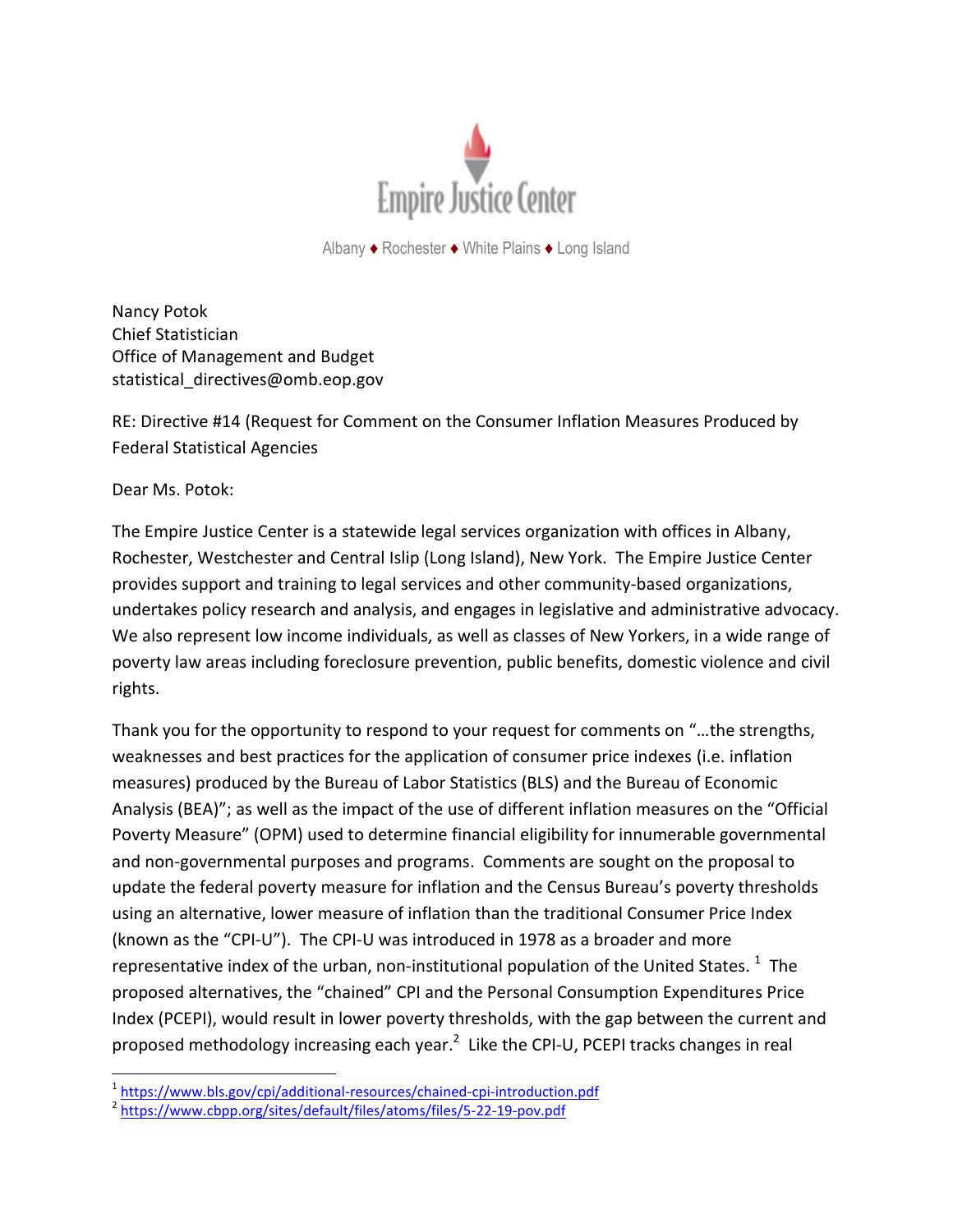prices paid by consumers for goods and services, but the two indexes differ in several important ways. For starters, the CPI, which typically is slightly higher than the PCEPI, captures only what urban consumers spend out-of-pocket for a common basket of goods and services. The PCEPI, on the other hand, includes all goods and services consumed in the U.S. whether they are purchased by consumers or by employers or federal programs on behalf of consumers.<sup>3</sup>

The [US Census Bureau](https://www.investopedia.com/terms/b/bureauofcensus.asp) issues an annual public report on the level of poverty in the country. The report provides an estimate of the number of people who are poor; the percentage of people living below the poverty level; the poverty distribution by age, sex, ethnicity, location, etc.; and the level of income inequality.<sup>4</sup> The Census Bureau uses a set of money income thresholds that vary by family size and composition to determine who is poor. If a family's total income is less than the family's threshold, then that family and every individual in it is considered in poverty. The official poverty thresholds do not vary geographically (except for Hawaii and Alaska) but they are updated for inflation using the CPI-U. The official poverty definition uses money income before taxes, and does not include capital gains or noncash benefits (such as public housing, Medicaid, and food stamps).<sup>5</sup>

Every year, eligibility for programs including Medicaid, Affordable Care Act insurance premium subsidies, SNAP, school meals, and home heating and cooling assistance is determined with reference to the federal poverty line. That measure is adjusted annually for inflation.<sup>6</sup> The proposed alternative methods for updating the OPM would result in increasingly lower calculations of inflation, which would reduce poverty thresholds and poverty guidelines: After 10 years, use of the chained CPI would reduce the poverty line by 2%, while use of the PCEPI would reduce the poverty line by 3.4%<sup>7</sup> The result of such reductions would be that fewer people would be considered poor. This proposal has no relationship to any realistic measure of whether low income families can meet their basic needs.

## *Background*

Approximately 10 years ago, recognizing the inadequacy of the OPM, a federal interagency task force produced the very widely used Supplemental Poverty Measure (SPM) which generally shows a higher poverty level and rate for most types of households, as compared to the OPM.<sup>8</sup> Along with the SPM, the majority of states also rely on the "Self Sufficiency Standard" which defines the amount of income required for working families to meet basic needs at a minimally

 $\overline{\phantom{a}}$ <sup>3</sup> <https://www.wsj.com/articles/cpi-vs-pce-untangling-the-alphabet-soup-of-inflation-gauges-1426867398>

<sup>4</sup> <https://www.investopedia.com/terms/f/fpl.asp>

<sup>&</sup>lt;sup>5</sup> <u>[https://ask.census.gov/prweb/PRServletCustom/YACFBFye-rFIz\\_FoGtyvDRUGg1Uzu5Mn\\*/!STANDARD](https://ask.census.gov/prweb/PRServletCustom/YACFBFye-rFIz_FoGtyvDRUGg1Uzu5Mn*/!STANDARD)</u>

<sup>&</sup>lt;sup>6</sup> <https://www.chn.org/proj/the-latest-plan-to-deny-assistance-shrinking-the-poverty-line/>

<sup>&</sup>lt;sup>7</sup> [https://www.cbpp.org/research/poverty-and-inequality/poverty-line-proposal-would-cut-medicaid-medicare](https://www.cbpp.org/research/poverty-and-inequality/poverty-line-proposal-would-cut-medicaid-medicare-and-premium-tax)[and-premium-tax](https://www.cbpp.org/research/poverty-and-inequality/poverty-line-proposal-would-cut-medicaid-medicare-and-premium-tax)

<sup>8</sup> <https://www.ssa.gov/policy/docs/ssb/v75n3/v75n3p55.html>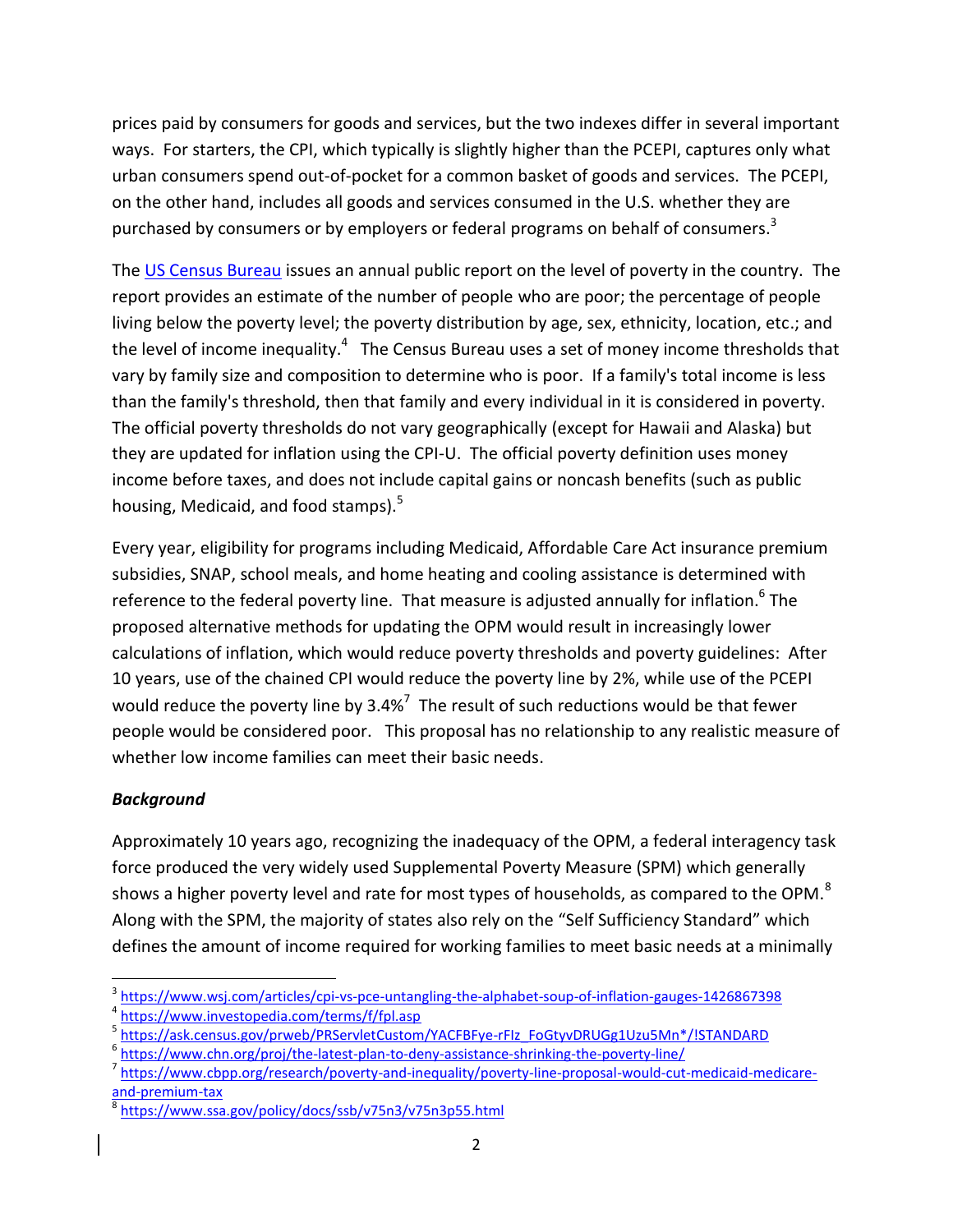adequate level, taking into account family composition, ages of children, and geographic differences in cost.<sup>9</sup> It too recognizes the inadequacy of the current OPM and its adjustments for inflation. Another measure of poverty used in many states is the "Asset Limited Income Constrained Poor" (ALICE). Although these standards of poverty may differ somewhat based on the consideration of different factors and are used for a variety of purposes, they all demonstrate the inadequacy of the outdated OPM. The OPM was developed to indicate the number and proportion of people with inadequate family income for basic needs,<sup>10</sup> in which it clearly fails by underestimating poverty: to apply the proposed inflation measures would simply compound the harm.

The official poverty measure was first established in the 1960s during the Johnson Administration, based upon research showing that low-income families at the time spent about one-third of their income on food.<sup>11</sup> The OPM is both incomplete and outdated. Although it has been increased for inflation, the OPM has not been revised to reflect the needs of families in this century. When the OPM was first developed poor single parents were not expected to work, and, for example, were exempted from the public assistance work rules until their children were six years old.<sup>12</sup> Today, most low income families spend a high percentage of their income on housing and child care. In fact, child care costs equal or exceed the cost of housing in most counties, and single parents receiving public assistance generally are only exempt from the work rules for three months. $^{13}$ 

Similarly, not all income sources are included in the OPM. If the OBM wants to look at a revised definition of poverty, it could do so. The Bureau of the Census has undertaken this kind of research, developing the SPM, which does count income sources such as SNAP and refundable tax credits, as well as taking into account more accurately expenditures such as housing, child care, and out of pocket medical expenses.

The OMB has said it is not seeking comments on the impact of changing the HHS poverty guidelines which are based on the OPM. However, eligibility for and amount of benefits that

 $\overline{a}$ 

<sup>&</sup>lt;sup>9</sup><http://www.selfsufficiencystandard.org/>

<sup>10</sup> [https://www.census.gov/content/dam/Census/topics/income/supplemental-poverty-measure/spm-twgo](https://www.census.gov/content/dam/Census/topics/income/supplemental-poverty-measure/spm-twgobservations.pdf) [https://www.census.gov/content/dam/Census/topics/income/supplemental-poverty](https://www.census.gov/content/dam/Census/topics/income/supplemental-poverty-measure/spm-twgobservations.pdf)[measure/sum.pdfb](https://www.census.gov/content/dam/Census/topics/income/supplemental-poverty-measure/sum.pdf)servations.pdf

<sup>&</sup>lt;sup>11</sup> The one-third proportion of income dedicated to food was then essentially multiplied by three to determine a poverty-level income. Whether that figure was ever valid as a basis for determining poverty, it is no longer true that low-income families spend one-third of their income on food. As discussed below, other costs, such as housing and child care demand increasingly larger percentages of household income. See, for example, Gordon Fisher, "The Development and History of the U.S. Poverty Thresholds – A Brief Overview, Department of Health and Human Services, 1997, [https://aspe.hhs.gov/history-poverty-thresholds.](https://aspe.hhs.gov/history-poverty-thresholds)

<sup>&</sup>lt;sup>12</sup> "A Brief History of the AFDC Program," published by the Office of the Assistant Secretary for Planning and Evaluation, Department of Health and Human Services, [https://aspe.hhs.gov/systemfiles/pdf/167036/1history.pdf.](https://aspe.hhs.gov/systemfiles/pdf/167036/1history.pdf) <sup>13</sup> <http://www.selfsufficiencystandard.org/the-standard>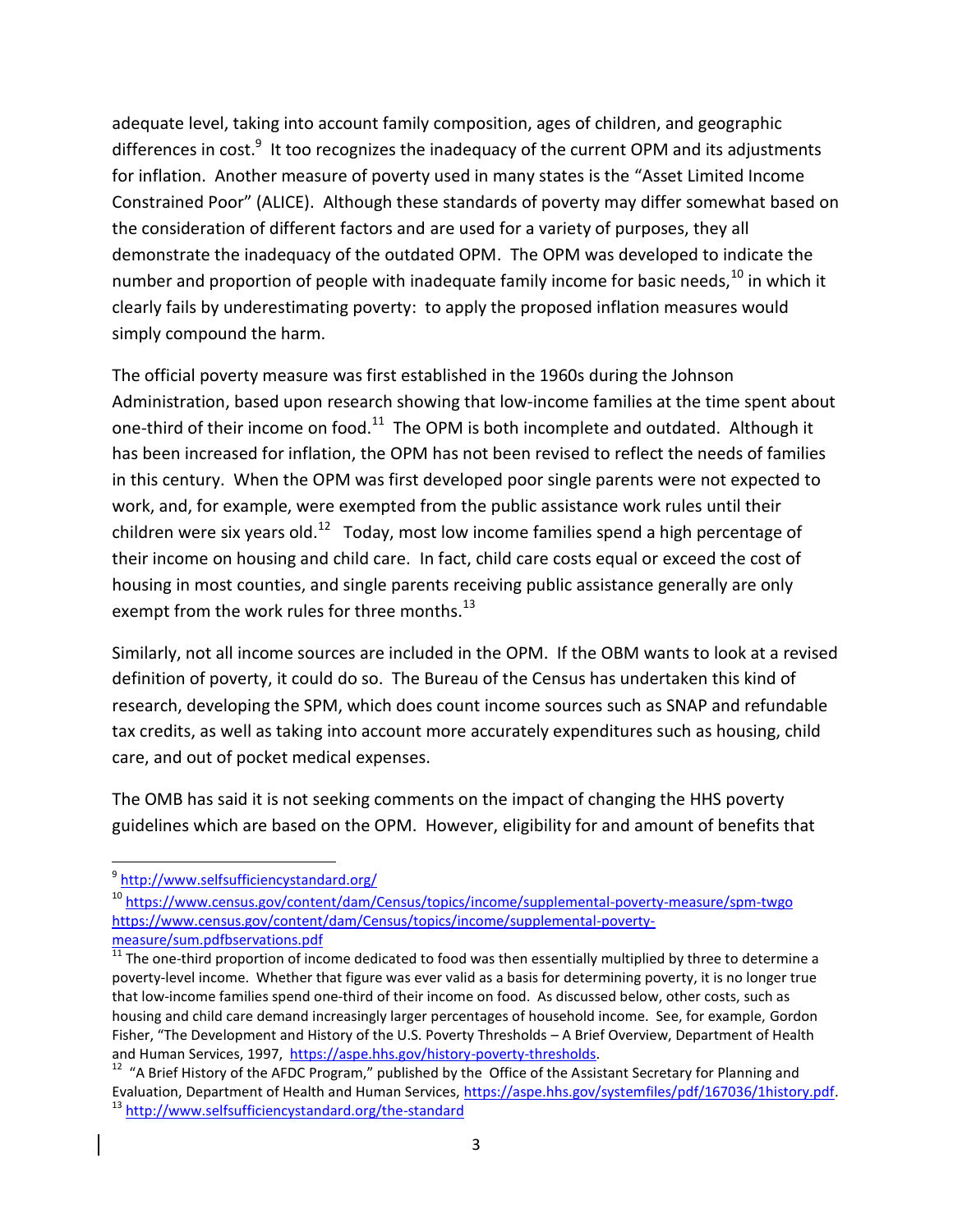many of our clients receive are frequently tied to measuring their income against the federal poverty level. Therefore, if a change to the poverty thresholds would affect the poverty guidelines, our clients would likely be adversely affected. Therefore, OMB should go forward cautiously and with in-depth research and analysis: It should solicit public comments regarding impacts such as the number of individuals losing assistance and a demographic profile of those individuals and families, how service providers would be affected, and how the impacts would change over time. It is incumbent on OMB to engage in due diligence in this regard before suggesting a policy change that would harm large numbers of people.

Households just above the official poverty line report higher than average rates of food insecurity and difficulty paying rent and utilities<sup>14</sup> and they are more likely to be uninsured. These facts illustrate that shrinking the annual rate of increase in the OPM will artificially push people over the poverty line even though they struggle to meet the most basic necessities. Such a change would be unsupported by the evidence, and would have the unfortunate impact of increasing hardships for people who work for low and volatile wages and for retirees whose earnings were never high and who were unable to build adequate savings. The OMB should not ignore all the evidence of low-income worker and retiree spending and income patterns, and simply shrink the annual inflation adjustment for the poverty measure. Far from making the annual assessment more accurate, it will make the current flaws worse. People who would be most adversely affected by this unsupported change include children, single mothers, people of color, people with disabilities, and low-income retirees. They need programs such as Medicaid, Medicare Part D prescription drug subsidies, SNAP, LIHEAP, Weatherization, and Head Start. Denying or reducing benefits by making the poverty line a less accurate reflection of their circumstances is contrary to Congressional intent and the national interest.

Revising the measure of inflation, which would in turn adjust the OPM so as to further lower the level of what is considered poor is in direct opposition to the primary purpose of the OPM which is to accurately measure poverty. We respectfully request that OBM establish a more realistic measure of inflation that does not further widen the gap between those who the OPM determines to be poor, and those who have income above the OPM, but who, because of the increased costs of supporting work through child care and other increased costs not accounted for, cannot meet their basic needs.

We urge the OMB to conduct a thorough assessment of how any new measure of inflation impacts the poverty level before it acts to change that measure.

l

<sup>&</sup>lt;sup>14</sup> [https://www.cbpp.org/press/statements/trump-administration-floating-changes-to-poverty-measure-that](https://www.cbpp.org/press/statements/trump-administration-floating-changes-to-poverty-measure-that-would-reduce-or)[would-reduce-or](https://www.cbpp.org/press/statements/trump-administration-floating-changes-to-poverty-measure-that-would-reduce-or)